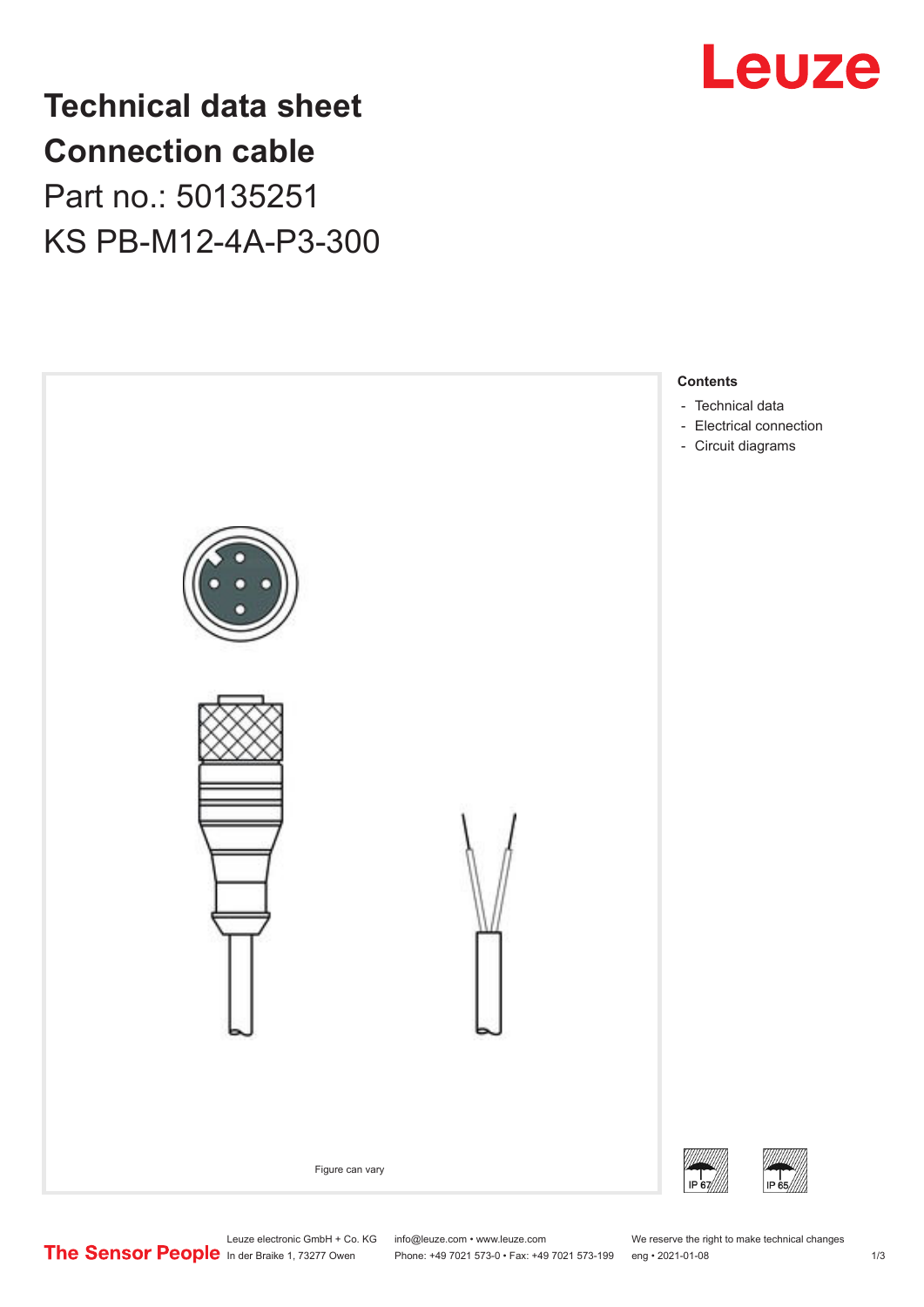## <span id="page-1-0"></span>**Technical data**

## Leuze

| <b>Basic data</b>                 |                                                                                                                                                                                                                                | <b>Mechanical data</b>                                       |                      |
|-----------------------------------|--------------------------------------------------------------------------------------------------------------------------------------------------------------------------------------------------------------------------------|--------------------------------------------------------------|----------------------|
| <b>Suitable for interface</b>     | PROFIBUS DP                                                                                                                                                                                                                    | <b>Width across flats</b>                                    | $13 \text{ mm}$      |
|                                   |                                                                                                                                                                                                                                | <b>Bending cycles</b>                                        | 5,000,000 Piece(s)   |
| <b>Electrical data</b>            |                                                                                                                                                                                                                                | Bending radius, flexible laying, min.                        | Min. 12 x cable diar |
|                                   |                                                                                                                                                                                                                                | Bending radius, stationary laying, min. Min. 7.5 x cable dia |                      |
| Performance data                  |                                                                                                                                                                                                                                |                                                              |                      |
| <b>Operating voltage</b>          | 60 V DC                                                                                                                                                                                                                        | <b>Environmental data</b>                                    |                      |
| <b>Connection</b>                 |                                                                                                                                                                                                                                | Ambient temperature, operation,<br>flexible use              | $-20$ 70 °C          |
| <b>Connection 1</b>               |                                                                                                                                                                                                                                | Ambient temperature, operation,<br>stationary use            | $-4080 °C$           |
| <b>Type of connection</b>         | Connector                                                                                                                                                                                                                      |                                                              |                      |
| <b>Thread size</b>                | M12                                                                                                                                                                                                                            | <b>Certifications</b>                                        |                      |
| <b>Type</b>                       | Male                                                                                                                                                                                                                           | Degree of protection                                         | IP 65                |
| Handle body material              | <b>PUR</b>                                                                                                                                                                                                                     |                                                              | IP 67                |
| No. of pins                       | 5-pin                                                                                                                                                                                                                          |                                                              |                      |
| Encoding                          | B-coded                                                                                                                                                                                                                        | <b>Classification</b>                                        |                      |
| Version                           | Axial                                                                                                                                                                                                                          | <b>Customs tariff number</b>                                 | 85444290             |
| Lock                              | Screw fitting, nickel-plated diecast zinc,<br>recommended torque 0.6 Nm, self-<br>locking                                                                                                                                      | eCl@ss 5.1.4                                                 | 27279201             |
|                                   |                                                                                                                                                                                                                                | eCl@ss 8.0                                                   | 27279218             |
|                                   |                                                                                                                                                                                                                                | eCl@ss 9.0                                                   | 27060311             |
| <b>Connection 2</b>               |                                                                                                                                                                                                                                | eCl@ss 10.0                                                  | 27060311             |
| <b>Type of connection</b>         | Open end                                                                                                                                                                                                                       | eCl@ss 11.0                                                  | 27060311             |
|                                   |                                                                                                                                                                                                                                | <b>ETIM 5.0</b>                                              | EC001855             |
| Cable properties                  |                                                                                                                                                                                                                                | <b>ETIM 6.0</b>                                              | EC001855             |
| <b>Number of conductors</b>       | 2 Piece(s)                                                                                                                                                                                                                     | <b>ETIM 7.0</b>                                              | EC001855             |
| Wire cross section                | $0.64$ mm <sup>2</sup>                                                                                                                                                                                                         |                                                              |                      |
| <b>AWG</b>                        | 19                                                                                                                                                                                                                             |                                                              |                      |
| Sheathing color                   | Violet                                                                                                                                                                                                                         |                                                              |                      |
| <b>Shielded</b>                   | Yes                                                                                                                                                                                                                            |                                                              |                      |
| Silicone-free                     | Yes                                                                                                                                                                                                                            |                                                              |                      |
| Cable design                      | Connection cable (open on one end)                                                                                                                                                                                             |                                                              |                      |
| Cable diameter (external)         | $7.7$ mm                                                                                                                                                                                                                       |                                                              |                      |
| Cable length                      | 30,000 mm                                                                                                                                                                                                                      |                                                              |                      |
| <b>Sheathing material</b>         | <b>PUR</b>                                                                                                                                                                                                                     |                                                              |                      |
| <b>Wire insulation</b>            | PE                                                                                                                                                                                                                             |                                                              |                      |
| Suitability for drag chains       | Yes                                                                                                                                                                                                                            |                                                              |                      |
| <b>Traverse rate</b>              | Max. 3.3 m/s with horiz. traverse path of<br>5m and and max. acceleration of 5m/s <sup>2</sup>                                                                                                                                 |                                                              |                      |
| Properties of the outer sheathing | Free of CFC, cadmium, silicone, halogen<br>and lead, matt, low-adhesion, abrasion-<br>resistant, easily machine-processable                                                                                                    |                                                              |                      |
| Resistance of the outer sheathing | Hydrolysis and microbe resistant, good<br>oil, gasoline and chemical resistance in<br>accordance with VDE 0472 part 803 test<br>B, flame retardant in accordance with UL<br>1581 VW1 / CSA FT1 / IEC 60332-1,<br>IEC 60332-2-2 |                                                              |                      |

#### **Bending radius, flexible laying, min.** Min. 12 x cable diameter **Bending radius, stationary laying, min.** Min. 7.5 x cable diameter **Environmental data Ambient temperature, operation, flexible use** -20 ... 70 °C **Ambient temperature, operation, stationary use** -40 ... 80 °C **Certifications Degree of protection** IP 65 IP 67 **Classification Communist Customs tariff number** 85444290 **eCl@ss 5.1.4** 27279201 **eCl@ss 8.0** 27279218 **eCl@ss 9.0** 27060311 **eCl@ss 10.0** 27060311 **eCl@ss 11.0** 27060311 **FIM 5.0** EC001855 **EXAMPLE 2008 12:00 FEC001855 FIM 7.0** EC001855

## **Electrical connection**

#### **Connection 1**

| <b>Type of connection</b> | Connector                                                                             |
|---------------------------|---------------------------------------------------------------------------------------|
| <b>Thread size</b>        | M <sub>12</sub>                                                                       |
| <b>Type</b>               | Male                                                                                  |
| Handle body material      | <b>PUR</b>                                                                            |
| No. of pins               | $5$ -pin                                                                              |
| Encoding                  | B-coded                                                                               |
| Version                   | Axial                                                                                 |
| Lock                      | Screw fitting, nickel-plated diecast zinc, recommended<br>torque 0.6 Nm, self-locking |

Leuze electronic GmbH + Co. KG info@leuze.com • www.leuze.com We reserve the right to make technical changes<br>
The Sensor People in der Braike 1, 73277 Owen Phone: +49 7021 573-0 • Fax: +49 7021 573-199 eng • 2021-01-08

Phone: +49 7021 573-0 • Fax: +49 7021 573-199 eng • 2021-01-08 2 2 /3